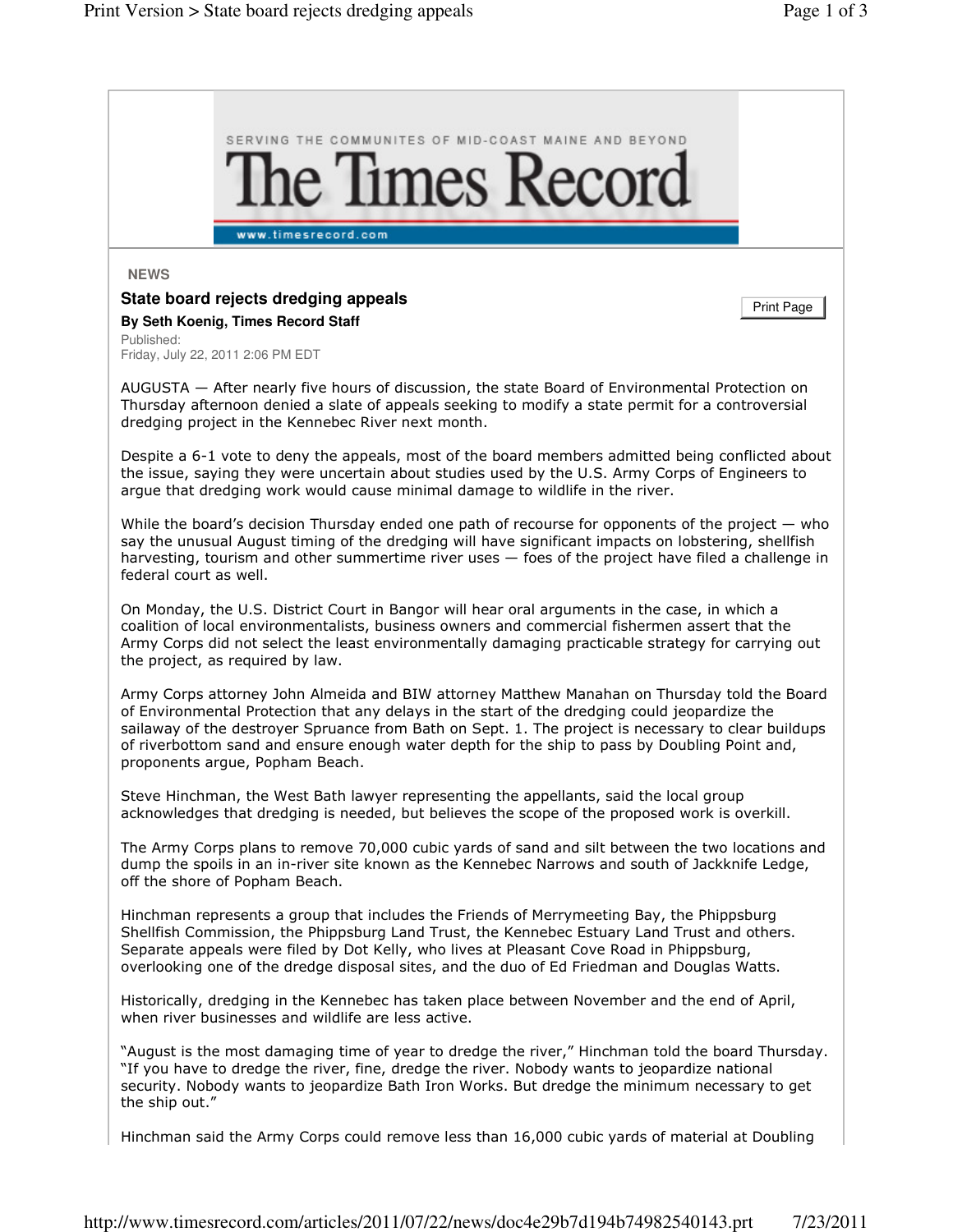Point, and none at all at the second proposed location near Popham Beach, and it would be enough for the Spruance to pass. The dredge spoils would be much less damaging to the wildlife, he argued, and could even more manageably be transported offshore or upland to avoid affecting the river wildlife at all.

He suggested that a second dredging project could be planned for the winter to dig the channel deeper if the Army Corps deems it necessary for future destroyer transits.

Hinchman also suggested other potential permit conditions the board could set that would allow the dredging to continue while mitigating some of the negative impacts. Among them were: Having a third party scientist monitor the water quality during the project, with the authority to stop the work if the spoils pollute nearby clam flats; and setting up a program through which lobstermen and shellfish harvesters could be compensated if they lose significant amounts of income because their fishing grounds are smothered by spoils or blocked by dredging equipment.

"We can solve this problem by taking a responsible, fair approach," Hinchman told the board. "This is not a group of radicals looking to stop this project regardless of how that impacts the rest of the nation."

Almeida countered that forcing the Army Corps to split the dredging work into two projects would double the cost at a time when federal funding is hard to come by.

He also argued that studies conducted on the river at the time of previous dredging projects  $-$  in 1967, 1982 and 1997, respectively — showed no significant impact to Kennebec River wildlife. Almeida told the board that dredging work is no more damaging to the river ecosystem than a heavy storm, and that the creatures that live in the Kennebec are accustomed to the tumult.

Further, he argued the project would be "short lived," and would likely be completed in less than five days.

"Studies have been conducted on these very issues (raised by Hinchman), and in fact, studies have been conducted on the Kennebec," Almeida told the board.

"All the evidence in the record indicates the (environmental) standards are met, and are easily met," Manahan added. "It won't have a significant impact on the lobster fishermen. It won't have a significant impact on the clam flats. It won't have a significant impact on fish species.

"We acknowledge that there will be more impacts than a winter dredge," he continued, "but those impacts are not unreasonable, and do not violate the standards."

John Portela, a member of Local S6 of the Machinists union, the largest labor union at BIW, testified before the board that the dredging is necessary to maintain the shipyard's competitive positioning. BIW's main competitor, Ingalls Shipyard in Mississippi, isn't faced with similar sailaway obstacles, he told the board.

But some board members voiced skepticism about the studies cited by the Army Corps. Board member Elizabeth Ehrenfeld, of Falmouth, said that because all previous dredging projects were conducted in the winter, research done on the impacts to the river on those occasions might not be illustrative of what effects might emerge in the summer.

Board member Matt Scott, of Belgrade, made a motion to place a condition on the permit that would require the Army Corps to dispose of the spoils upland or offshore, to avoid the problematic in-river dumping, but didn't receive a second.

Fellow board member Richard Gould, of Greenville, then made a motion to deny the appeals before the board Thursday. That motion received a second by Donald Guimond, of Fort Kent, and was approved by a 6-1 vote, although some board members said they voted for the denial begrudgingly.

Scott offered the lone dissenting vote.

"The board must do whatever it can do to see that the Spruance sails on time," board member Franklin Woodard, of Falmouth, said.